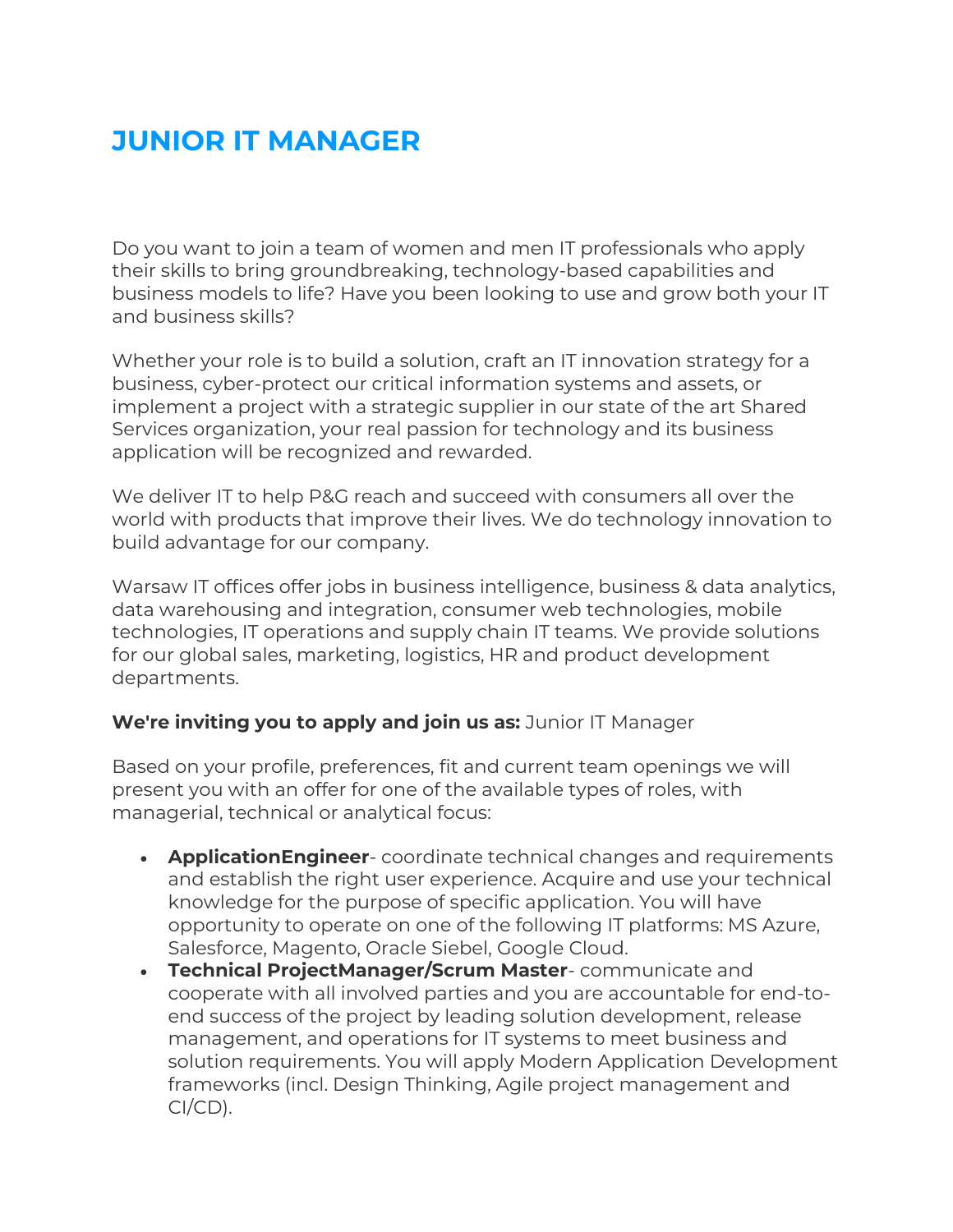- **Service Manager** establish service to delight users while delivering financial and operational goals. Gather business requirements and lead process simplification, issue resolution, and manage changes. You will use modern IT tools (Jira, GitLab/GitHub, Selenium, Jenkins, Panaya, Zephyr, RallyDev and many more).
- **Business Insights Analyst / Data Scientist** investigate business problems and help answer hard questions. You identify and compile data sources, use advanced analytics to provide business insights, to help the company grow and achieve its goals.Technology used: Python, R, KNIME.
- **Application Security Engineer** get a chance to work with InfoSec Team that covers number of the domains – Application Security is on the key component of Cyber Defense, where you can work with different tools and processes, Enterprise Solutions that are used by InfoSec, understand terminology and/or support business and DevOps.

## **Qualifications We are looking for:**

- Young professionals with a real passion for business and technology, with experience working on IT projects (gained during studies, personal projects or first professional experience), eager to develop a career using IT to transform the business;
- Strong leadership, innovation and interpersonal collaboration skills;
- Higher education degree;
- Strong analytical skills (specific technical / deep IT understanding preferred);
- English fluency.

## **We offer:**

- P&G-sized projects and access to world leading IT partners and technologies from day one;
- Work in international teams with global responsibilities;
- Friendly and supportive atmosphere at work;
- Mentoring programs, trainings and industry certifications;
- Opportunity to change role every few years to be in the best place for you and best for P&G;
- Flexible work arrangements (work from home up to 2 days per week);
- P&G Vibrant Living programs (sport cards, in-office fitness center);
- Competitive salary and benefits program (private health care, PG stock, saving plans);